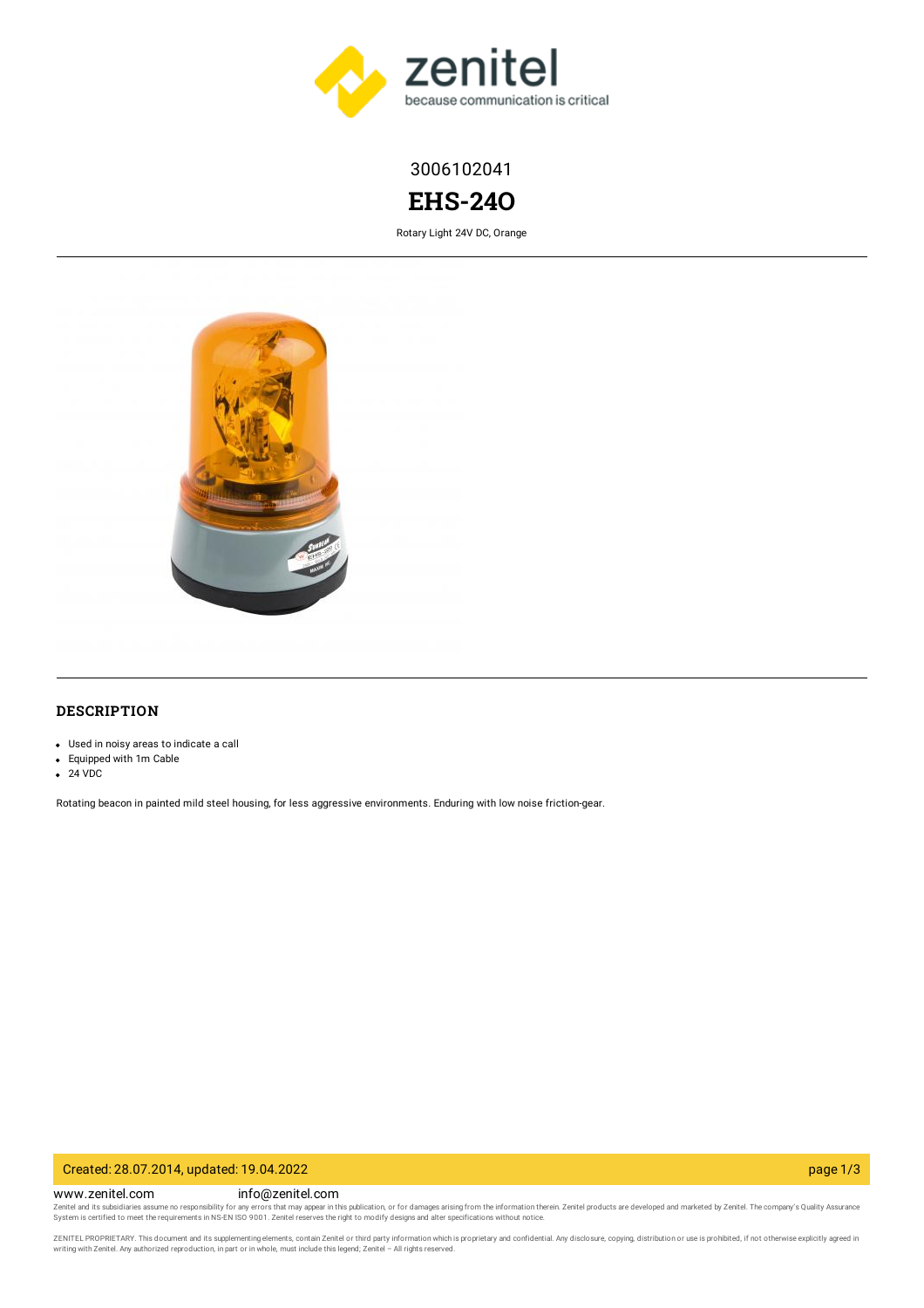# **SPECIFICATIONS**

| Operating voltage     | 24V DC +-10%                         |
|-----------------------|--------------------------------------|
| Lamp source           | 70 W halogen (H1)                    |
| Rated current         | 3A                                   |
| Flash frequency       | 180 r.p.m.                           |
| Operating temp        | -10 $^{\circ}$ C to +50 $^{\circ}$ C |
| Material              | Housing: Painted mild st. / Lens: PC |
| <b>Housing Colour</b> | Grey                                 |
| Duty cycle            | 100%                                 |
| Connection            | 1mtr. cable                          |
| IP-class              | $IP-54$                              |
| Dimensions (mm)       | 1480 x 215H                          |
| Weight                | $1.1$ kg                             |
|                       |                                      |
| <b>ORDER NUMBER</b>   | <b>DESCRIPTION</b>                   |
| 3006102038            | EHS-24B Rotary Light 24VDC Blue      |
| 3006102039            | EHS-24G Rotary Light 24VDC Green     |
| 3006102040            | EHS-24K Rotary Light 24VDC Clear     |
| 3006102041            | EHS-24R Rotary Light 24VDC Orange    |
| 3006102042            | EHS-24R Rotary Light 24VDC Red       |
| <b>ACCESSORIES</b>    |                                      |
| 3006102051            | Spare Lens for EHS, Blue             |
| 3006102052            | Spare Lens for EHS, Orange           |
| 3006102053            | Spare Lens for EHS, Green            |
| 3006204181            | Spare Lens for EHS, Clear            |

### **TECHNICAL DIMENSIONS**



#### Created: 28.07.2014, updated: 19.04.2022 page 2/3

#### www.zenitel.com info@zenitel.com

Zenitel and its subsidiaries assume no responsibility for any errors that may appear in this publication, or for damages arising from the information therein. Zenitel products are developed and marketed by Zenitel. The com

ZENITEL PROPRIETARY. This document and its supplementing elements, contain Zenitel or third party information which is proprietary and confidential. Any disclosure, copying, distribution or use is prohibited, if not otherw